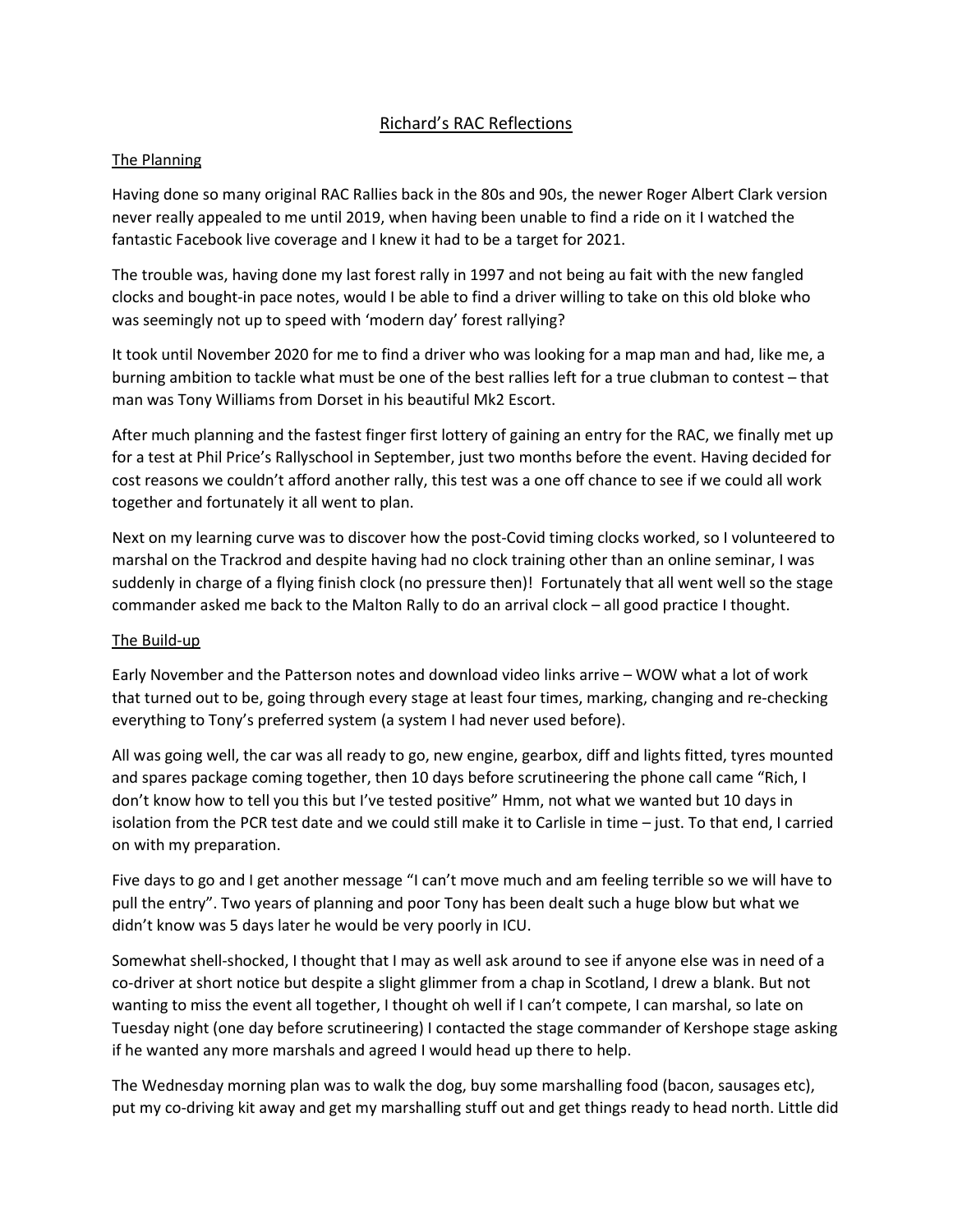I know what would happen whilst walking the dog - my phone rang "Are you still able to do the RAC as my co-driver pulled out this morning"? Having picked my jaw up off the floor, my phone went ballistic and this message appeared, sent by so many people:



**David Hopkins**  $38 m \cdot 21$ 



**URGENT** 

Due to a sudden family matter, my regular Co-driver Tony Vart had had to withdraw from the Roger Albert Clark Rally.

I am looking for someone to sit in with me in the newly built Sunbeam. Everything is paid for so I need nothing more than someone who can get to Carlisle today with a current MSA license and a helmet.

My phone number is 07443651057

#RAC Rally

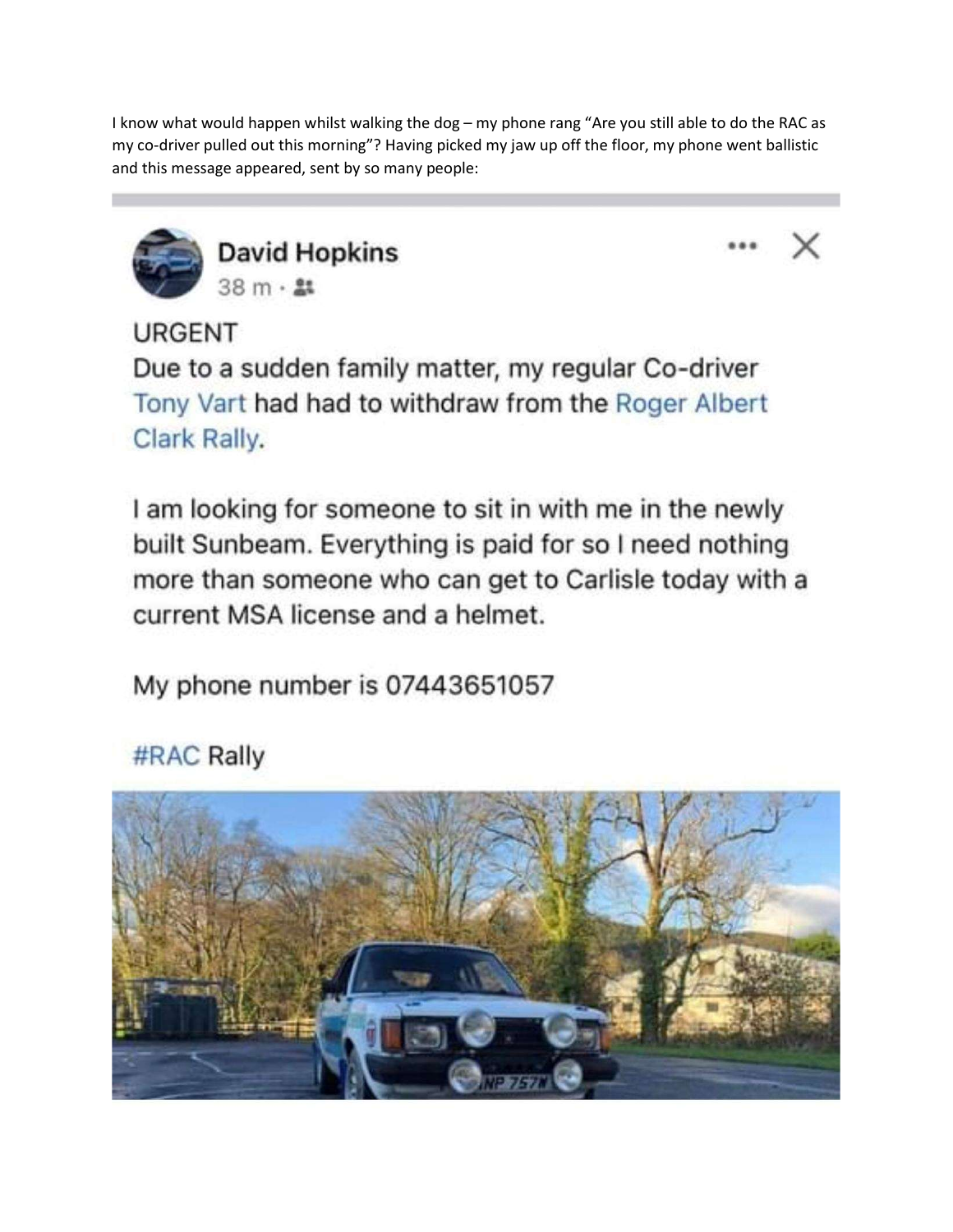Cancel the marshalling arrangements, dig out the co-driving gear and a couple of hours later with my phone still going mad with messages and calls (thanks Brian) I'm on a train to Carlisle.

After blagging a lift from the railway station to scrutineering with the FIA safety delegate who just happened to be parked there (cheaper than a taxi!) I finally get to meet David, my new team and the beautiful newly built Sunbeam. I'm given the official maps, roadbooks and 'pace' notes, which are not only from the other supplier but are also a completely different number system to the type I had been working on for the last few weeks – it's going to be a very long and sleepless night sorting these out.

I know everyone has a preference for certain things in their choice of notes but what I found out comparing the two versions was how completely different they were – so much so that I still believe had we used the 'Onthepacenote' system we would probably be having a big accident on the first day as they were terrible in my opinion.

Over breakfast on Thursday, I manage to convince David that 'his' notes were not great and mine had been quadruple checked with everything like surface changes noted, so we agreed that my Patterson notes were the way forward. Phew, what a relief!

## The Rally

So here we are, two years of planning, my first forest rally for 24 years, a driver I have only known for a few hours and a car I've never been out in before – all ready for 5 days of proper rallying, but the strange thing was that it all felt perfectly normal like I had never been away – no nerves whatsoever.

The first night was 4 stages in the dark and despite new notes and sticking rear brakes we were pleasantly surprised to find our little Sunbeam  $43<sup>rd</sup>$  overall and leading the class by 15 seconds at the overnight halt. Not bad for a new pairing.

Day 2 and the rally headed for a full day and night in Kielder but what we didn't expect was the effect of Storm Arwen. The Sunbeam was always going to be out-gunned on the very fast straights of Pundershaw and Chrirdonhead, but we thought if we could get through today with no punctures or problems, the Scottish stages of the following day would be more suited to us. To our surprise after the first loop of four stages we had increased the class lead to 30 seconds but after two more it was down to 17, so we were having a great battle for class honours. This is when the event was turned on it's head.

At service before the second run of Falstone, the temperature plummeted, the darkness and snow started to fall and we opted for the Cooper Super Soft tyres to hopefully give us more grip in what would probably be very tricky conditions. Falstone turned out to be a real car breaker with lots of washboard ruts after 180 cars had been through before us, but the snow was swirling in the strong winds making things really difficult. The notes were brilliant though and we were  $15<sup>th</sup>$  quickest overall even with a smashed and partly missing rear shocker.

But if the stage north of Kielder Water was bad, the second run through Bewshaugh to the south was unbelievable! I remember some really bad conditions in the 80s but this was probably the worst blizzard I had ever competed in. The notes again worked well and I was really glad of all the time I had spent marking interval distances on them for just this kind of visibility. We caught and passed 5 or 6 cars but unfortunately one decided to act as a rolling road-block and wouldn't let us pass, which probably lost us a minute or so – little did we know at the time how important this would be in the end.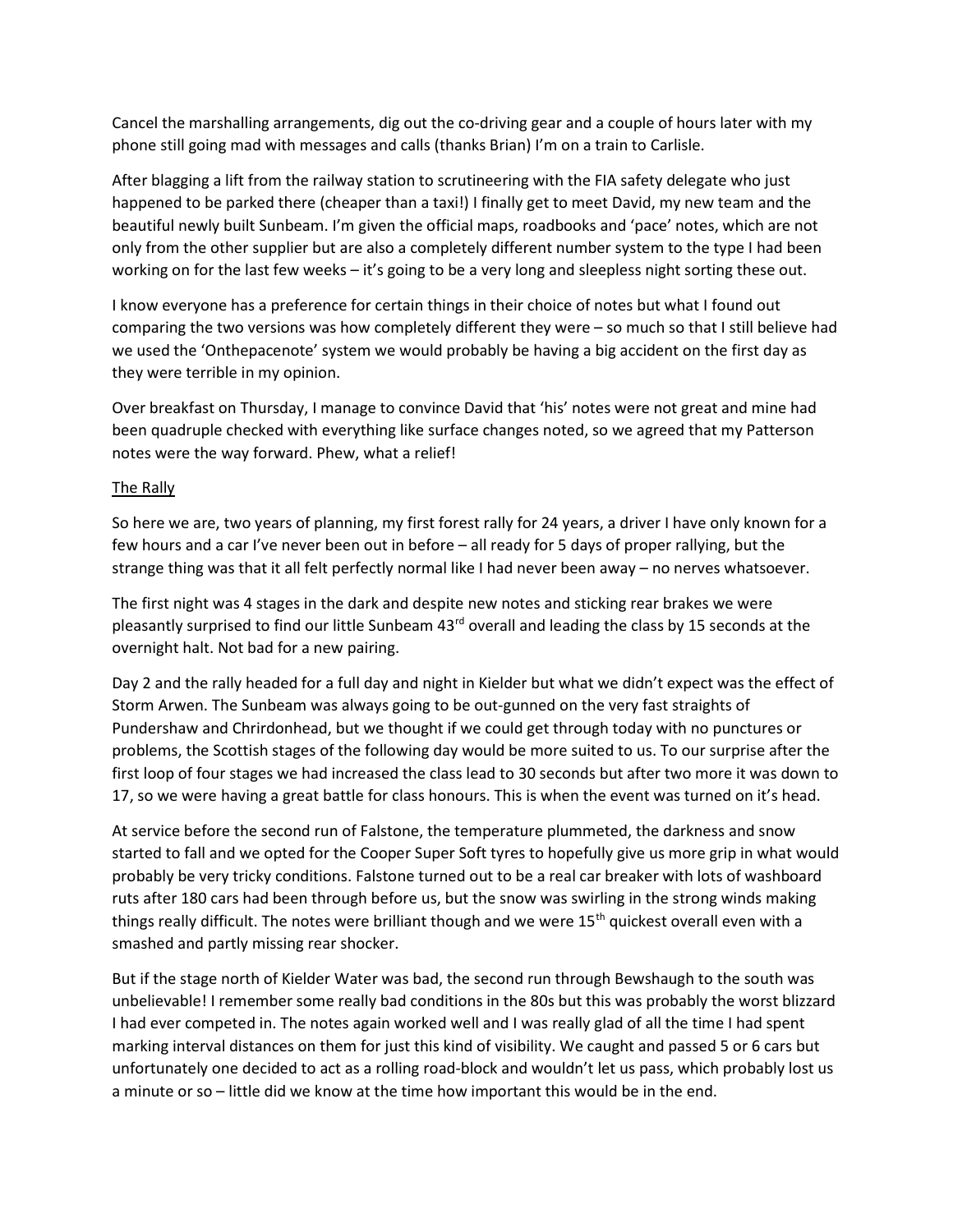Happy to have survived the stage and the following road section back to Carlisle (something many of the later runners couldn't complete due to the storm) we found ourselves  $31^{st}$  overall and leading the class by 7 minutes!

Day 3 was strange to say the least, we were having breakfast in the hotel and getting reports of many crews still stuck out on the final road section and many having taken shelter in a Langholm pub. It was clear that the rally wouldn't re-start on time if at all. Finally at mid-day the decision was taken to scrub the whole day and move the rally south to Wales. However, having a contact in the Dovey stages, we heard the set-up crews had been ordered out of the forest for safety reasons so we had no idea if the Welsh loop would actually take place or not. With fingers crosses we headed down the M6.

Day 4, Dyfnant and we get warnings of icy patches in the stage. Patches – more like half the stage! What made it worse was the rear brakes were not only binding but actually locked on, so much so we couldn't actually reach Chris Comley's team at the finish control. I jumped out whilst David grabbed the tool kit to free off the hydraulic pressure.

Convinced we had cured the problem in emergency service we headed for Dovey but this time the brakes locked solid in the stage and we dropped over three minutes sorting the problem. At service in Dolgellau we again thought we had fixed the problem but just in case we would carry the ring spanner in the car so we wouldn't lose as much time if it happened again. Unfortunately it did but this time we 'only' lost a minute and a half effecting repairs. The lightbulb moment then happened and I thought why not tyrap the spanner on to the handbrake bleed union so we could release the pressure without having to stop on stage, which we did and when the brakes locked again on Dovey 2 we could sort the problem whilst still moving.

The brake issues had cost us dearly and all hopes of a top 20 overall were now gone but at lease were we still leading the class by a considerably margin, or so we thought. Apparently our main competitor had been given a stage maximum way back on stage 12 but they had argued that it should have been a notional time – a difference of 5 minutes 28. The organisers took over two days to decide the outcome of this which meant we would actually start Day 5 with a slender lead of just 27 seconds.

Had we known this the night before, we probably wouldn't have done the precautionary gearbox change as we fitted a new but un-tried unit in place of the now noisey but trusted one. This was to be our downfall, as the clutch was slipping on the first test of the day, losing us 10 seconds. In Glasfynnyd we clawed back 16 seconds despite a spin but in Crychan it all went horribly wrong when we stalled on an uphill hairpin and without a clutch lost two minutes trying to bump the car on the starter motor.

It was only at the next service, with two stages to go and no cutch that we found out about the timing error and that we were in fact now second in class by over a minute. We were devastated and faced the dilemma of whether to nurse the car to the finish with no clutch or have a real go to gain the time back – we chose the latter.

On the penultimate stage we took back 22 seconds so could we do it in the final Crychan test? The answers was unfortunately no, as the 9 seconds we did get meant we had lost the class by 30 seconds – how were cursed that bloody little Italian car that didn't pull over for us in Kielder!

Still 33<sup>rd</sup> overall historic and second in class was a far better result than I could have imagined the day before the rally started when I was all set to go marshalling!